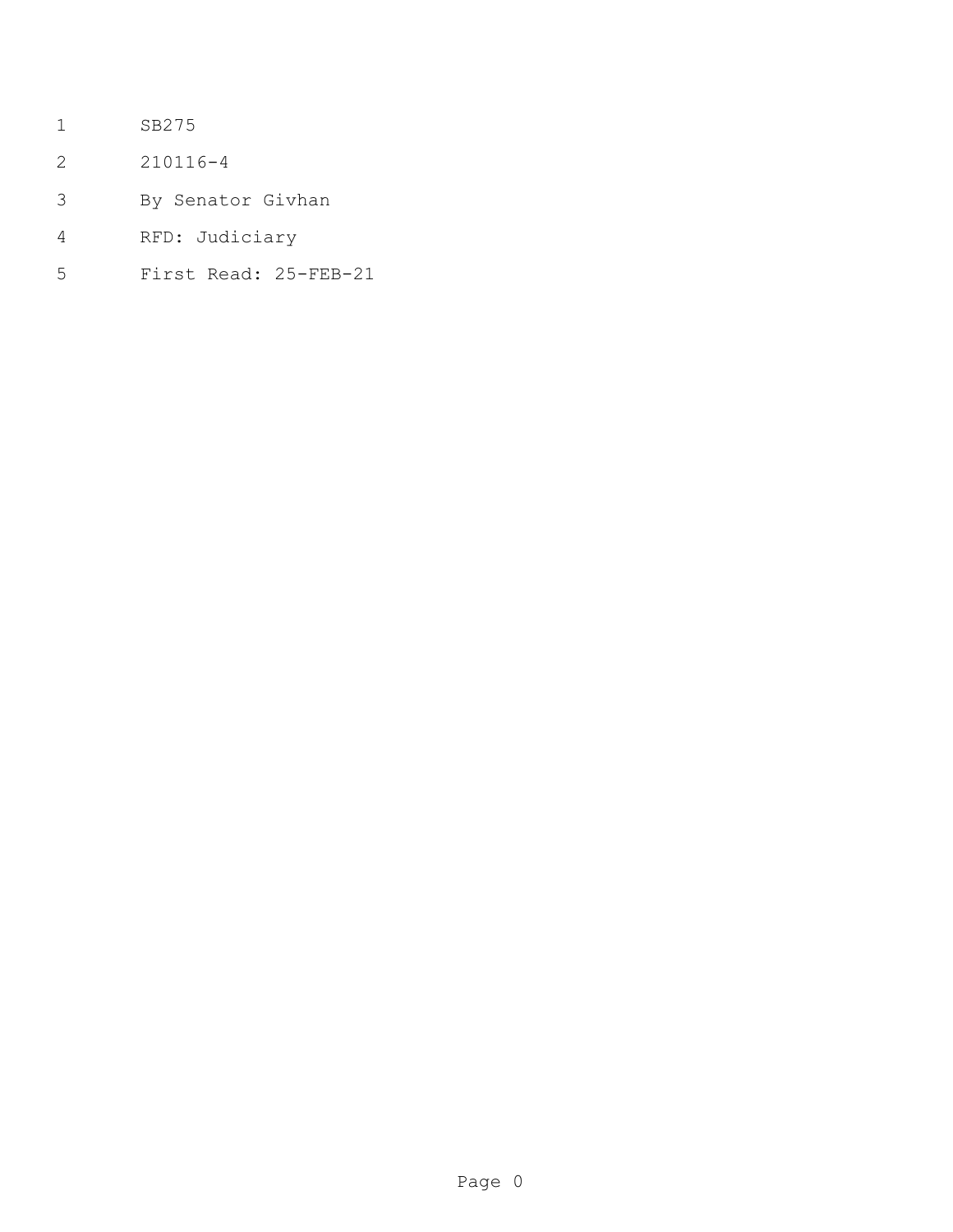SB275 ENROLLED, An Act, Relating to attestations by notaries public; to add Section 36-20-73.1 to the Code of Alabama 1975, to authorize 7 the use of remote notarization for acknowledgements; to ratify certain actions taken pursuant to the Emergency Management Act of 1955; to provide penalties for violations; and to provide 10 for exemptions; and in connection therewith would have as its purpose or effect the requirement of a new or increased expenditure of local funds within the meaning of Amendment 621 of the Constitution of Alabama of 1901, as amended by Amendment 890, now appearing as Section 111.05 of the Official Recompilation of the Constitution of Alabama of 1901. BE IT ENACTED BY THE LEGISLATURE OF ALABAMA: Section 1. Section 36-20-73.1 is added to the Code of Alabama 1975, to read as follows: (a) For the purposes of this section, the following terms shall have the following meanings: (1) ORIGINAL SIGNATURE. A signature signed directly onto a document in wet ink by a person who is named on the document. (2) SIGNATORY. The person who is named on the document and is to sign the document.

SB275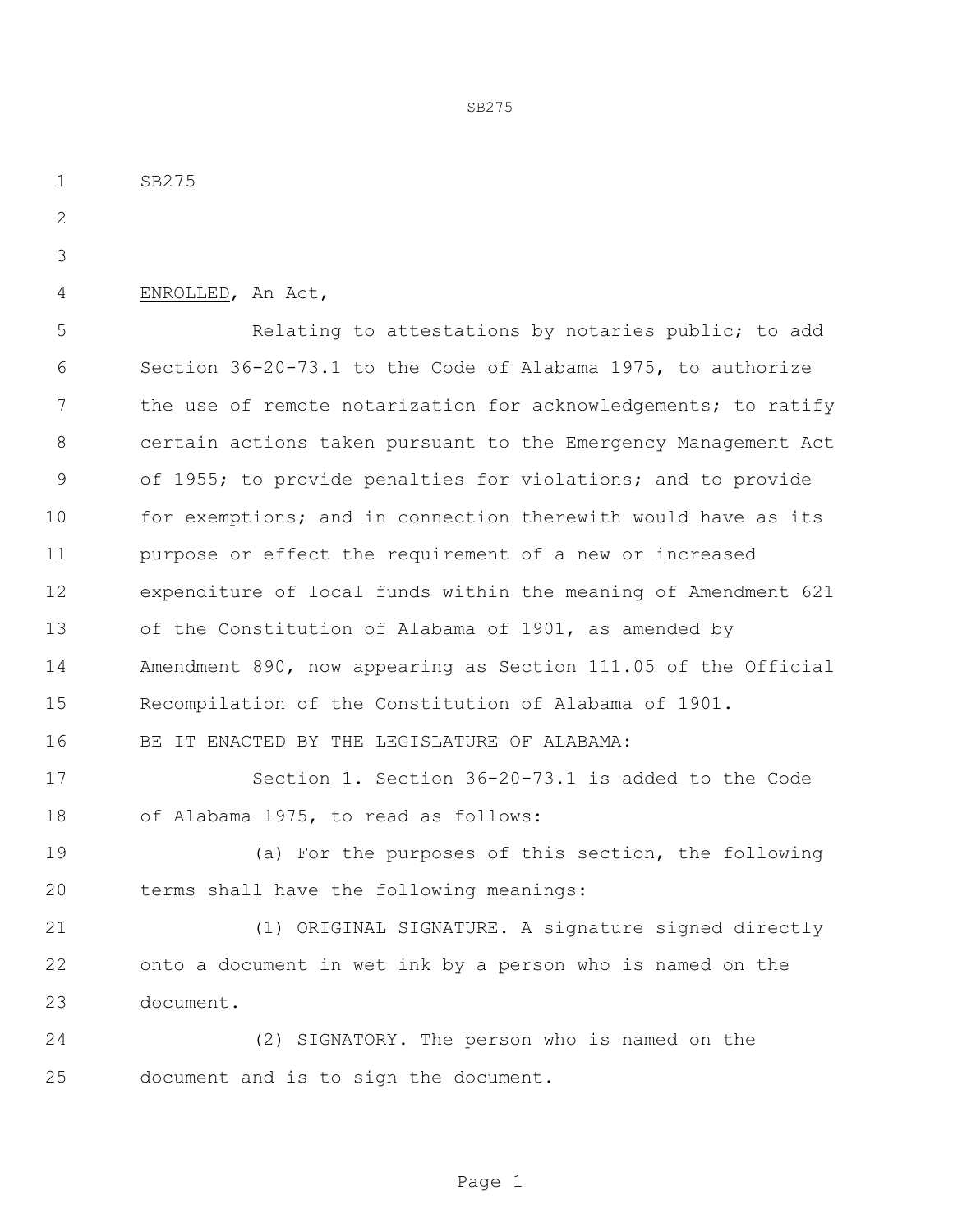(b) Unless otherwise provided by law, the powers and functions of a notary public require his or her original signature.

SB275

 (c) For purposes of this article, and subject to subsections (d) to (f), inclusive, an individual may personally appear before an acknowledging notary by either of the following:

8 (1) Physically appearing before the notary.

 (2) Appearing through the use of two-way audio-video communication technology that allows a notary public and a remotely located signatory to communicate with each other simultaneously by sight and sound, provided that the notary public is physically located in this state and the two-way audio-video communication is recorded and maintained for a period of seven years by the notary public.

 (d) If appearing through the use of two-way audio-video communication, the identity of the signatory shall be verified by the notary public using either of the following methods:

 (1) The personal knowledge of the notary public of 21 the identity of the signatory.

 (2)a. The presentation of two valid forms of government issued identification, one of which shall include the face and signature of the signatory; and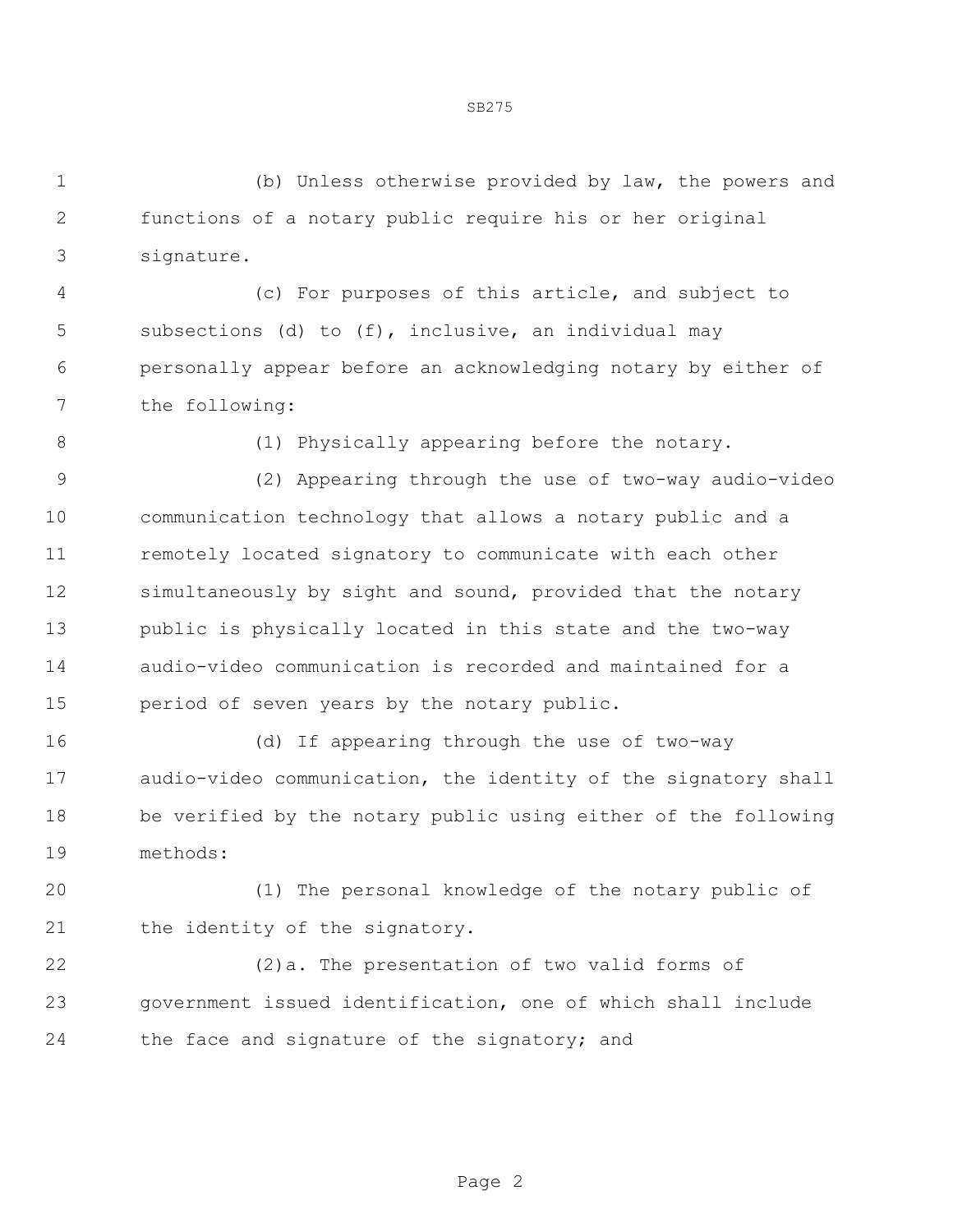| $\mathbf 1$      | b. A process by which the notary public verifies the          |
|------------------|---------------------------------------------------------------|
| $\overline{2}$   | identity of the signatory through a review of public or       |
| 3                | private data sources.                                         |
| 4                | (e) The two-way audio-video communication recording           |
| 5                | shall contain all of the following:                           |
| 6                | (1) The date and time of the remote notarial act.             |
| $\boldsymbol{7}$ | (2) A description of the documents to which the               |
| 8                | remote notarial act relates.                                  |
| $\mathcal{G}$    | (3) An attestation by the notary public of being              |
| 10               | physically located in this state.                             |
| 11               | (4) A description of how the identification of the            |
| 12               | signatory was verified.                                       |
| 13               | (5) A clear image of any government issued                    |
| 14               | identification, if applicable.                                |
| 15               | (6) A clear image of the act of signing observed by           |
| 16               | the notary public.                                            |
| 17               | (f) The official date and time of the notarization            |
| 18               | is the date and time the notary public witnessed the          |
| 19               | signature, including the date and time the signature was      |
| 20               | witnessed via two-way audio-video communication technology.   |
| 21               | All documents used during the two-way audio-video             |
| 22               | communication, shall be provided to the notary for his or her |
| 23               | authentication and original signature.                        |
| 24               | (q) Any action taken before July 1, 2021, allowing            |
| 25               | for the remote notarization of signatures under the Emergency |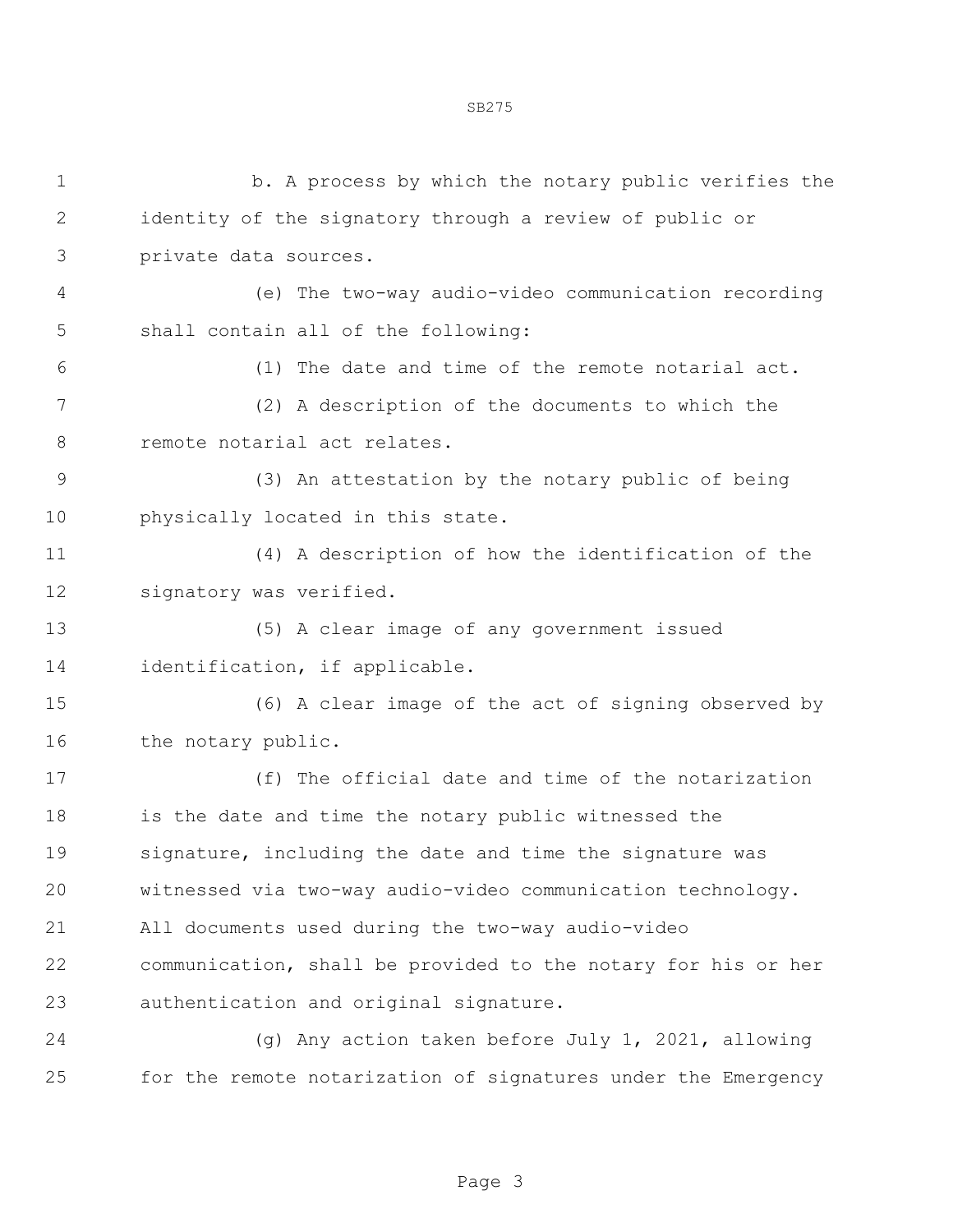SB275

 Management Act of 1955, Chapter 9 of Title 31, is ratified and confirmed.

 (h) Remote notarization may not be used to notarize an absentee ballot application or an absentee ballot affidavit, or for any purpose related to voting.

 (i) A notary who intentionally or fraudulently violates this section shall be guilty of a Class C misdemeanor.

 Section 2. Although this bill would have as its purpose or effect the requirement of a new or increased expenditure of local funds, the bill is excluded from further requirements and application under Amendment 621, as amended by Amendment 890, now appearing as Section 111.05 of the Official Recompilation of the Constitution of Alabama of 1901, as amended, because the bill defines a new crime or amends the definition of an existing crime.

 Section 3. This act shall become effective July 1, 2021, following its passage and approval by the Governor, or its otherwise becoming law.